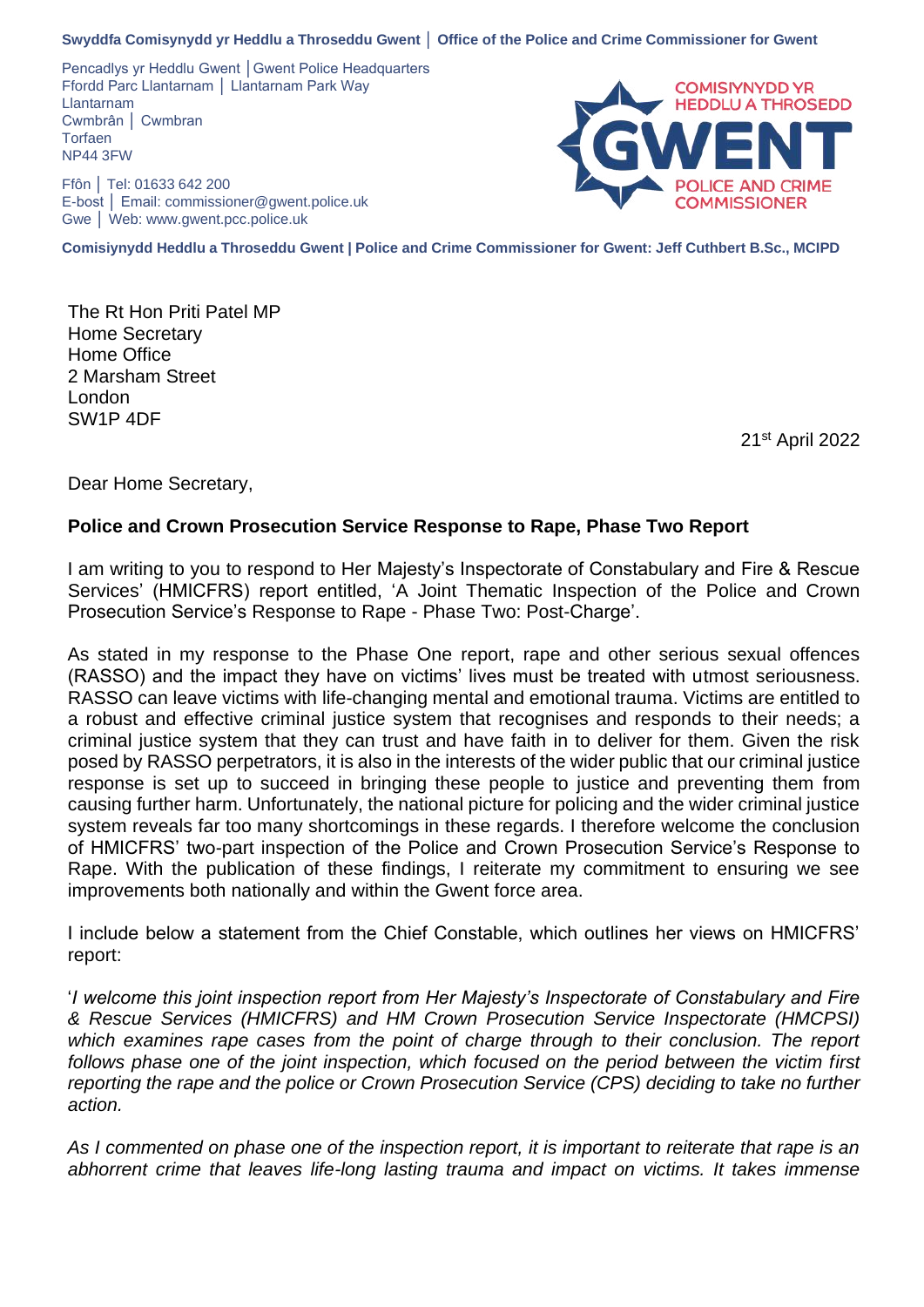Pencadlys yr Heddlu Gwent │Gwent Police Headquarters Ffordd Parc Llantarnam │ Llantarnam Park Way Llantarnam Cwmbrân │ Cwmbran **Torfaen** NP44 3FW

Ffôn │ Tel: 01633 642 200 E-bost │ Email: commissioner@gwent.police.uk Gwe │ Web: www.gwent.pcc.police.uk



**Comisiynydd Heddlu a Throseddu Gwent | Police and Crime Commissioner for Gwent: Jeff Cuthbert B.Sc., MCIPD**

*bravery and resolve for victims to report rape offences and investigating such offences and supporting victims is therefore a key priority in Gwent Police.* 

*I share the concerns highlighted within the report regarding the length of time between the date of reporting an offence to the police to the start of the trial. As a force, we are continuing to work closely with our partners in the Crown Prosecution Service towards achieving the actions set out in the Police-CPS Joint National RASSO (Rape and Serious Sexual Offences) Action Plan 2021. The report emphasises the need for widespread reform and the potential for Operation Soteria to lead to system improvement. To that end, I have asked my Head of Public Protection to engage with the Home Office as a priority and I am pleased to confirm Gwent will be within the phase 2 rollout of Operation Soteria.*

*I* commit to working through the recommendations within this report with the CPS and other *partners in the criminal justice system to ensure victims are at the heart of everything we do.'* 

As stated by the Chief Constable, in Gwent we are undertaking work to improve our overall response to RASSO through the Police-CPS Joint National RASSO Action Plan. This entails an end-to-end approach that identifies areas of strength and weakness from the point of initial disclosure through to prosecution. Actions are progressing, though we recognise there is more to be done and we remain committed to securing the improvements necessary. I would like to echo the concerns raised by the Chief Constable regarding the length of time between the date of reporting an offence to the police to the start of trial proceedings. I am also concerned about confusing and inconsistent communication with victims after charges have been made. The criminal justice process can be intimidating and overwhelming for victims who have already experienced high levels of trauma. It is therefore vital that services are there to offer support and guidance in order to minimise the impact the process has on victims. The current shortcomings cannot be accepted.

I see great promise in Operation Soteria and believe that it has potential to address the issues highlighted across both the Phase One and Phase Two reports. Much like the Chief Constable, I am pleased that Gwent has been selected to participate in the second phase of the Operation Soteria rollout.

With regards to recommendations for policing included in the Phase 2 report, please see the updates below for more detail on the work we are undertaking in Gwent:

# **Recommendation 1:**

**Immediately, police and prosecutors should review and significantly improve communications with victims from the point of charge onwards. This should include: reviewing current processes, in consultation with commissioned and non-commissioned services and advocates, WCU, HMCTS and victims; and implementing changes so that**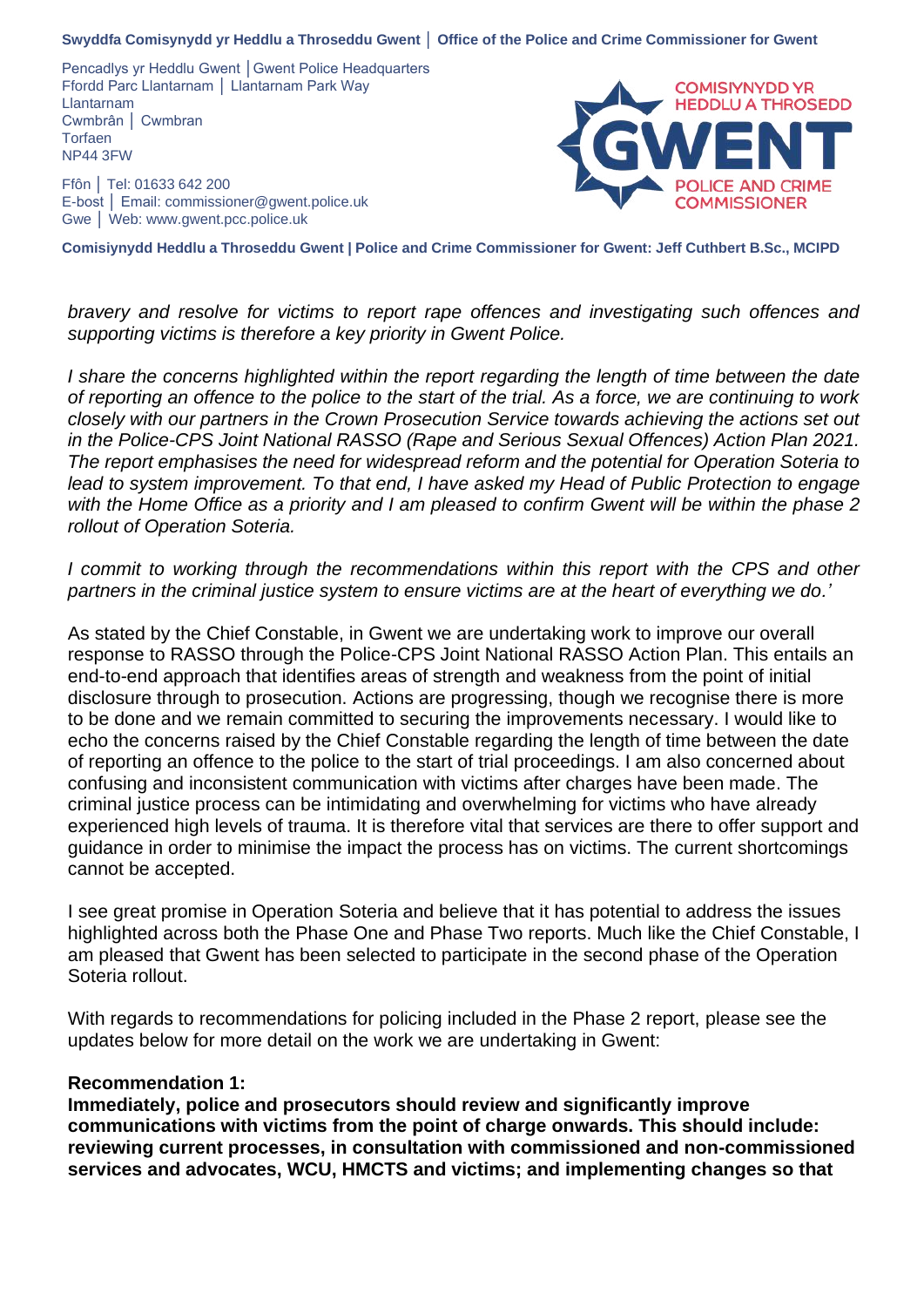Pencadlys yr Heddlu Gwent | Gwent Police Headquarters Ffordd Parc Llantarnam │ Llantarnam Park Way Llantarnam Cwmbrân │ Cwmbran **Torfaen** NP44 3FW

Ffôn │ Tel: 01633 642 200 E-bost │ Email: commissioner@gwent.police.uk Gwe │ Web: www.gwent.pcc.police.uk



**Comisiynydd Heddlu a Throseddu Gwent | Police and Crime Commissioner for Gwent: Jeff Cuthbert B.Sc., MCIPD**

**communication is clear and co-ordinated, with the victim's wishes for how they are communicated with, recorded and followed wherever possible. This should build on work to progress the parallel recommendation from the first phase of this inspection, which proposed improvements to communications with rape victims when a decision to take no further action had been made.**

Much of this work is contained within the developed Independent Sexual Violence Advisors (ISVA) framework. This framework is at implementation phase and included participation in its construction from the CPS and third sector agencies as well as the Survivor Engagement Coordinator whose knowledge and experience also helped shape the framework.

On a monthly basis, Gwent Police RASSO Detective Sergeant's (DSs) meet with the ISVA team to talk through any issues with victims so that they can be easily and speedily rectified.

### **Recommendation 8:**

**Immediately, the police and the CPS should work collaboratively to ensure that bad character is considered in all rape cases and progressed wherever it is applicable. This will help to build strong cases which focus on the behaviours of the defendant. Work to progress this recommendation should include: all forces assuring themselves that officers involved in rape cases are aware of their responsibilities to research all available intelligence and information systems for information on suspects, and are doing so; all prosecutors assuring themselves that bad character has been either provided or requested from the police in all rape cases; and forces and prosecutors working together to assure themselves that opportunities for use of bad character have been properly exploited in every case, with recorded rationales for decisions in place.**

Gwent Police are working on a national level to increase the number of Early Investigative Advice (EIA) Meetings that include this aspect of the case. EIA is a discussion between RASSO DSs, the Officer In Charge (OIC) and the CPS on how the evidence or the presentation at court of a case can be improved.

To increase these numbers, Gwent Police:

- 1. Published guidance to all staff
- 2. Monitored the number of EIA meetings held
- 3. Organised an input with CPS and the RASSO DSs/Detective Inspectors
- 4. Held an All-Wales RASSO Conference which covered the issue of EIA
- 5. Have a RASSO file submission checklist which contains details about the suspect's previous convictions